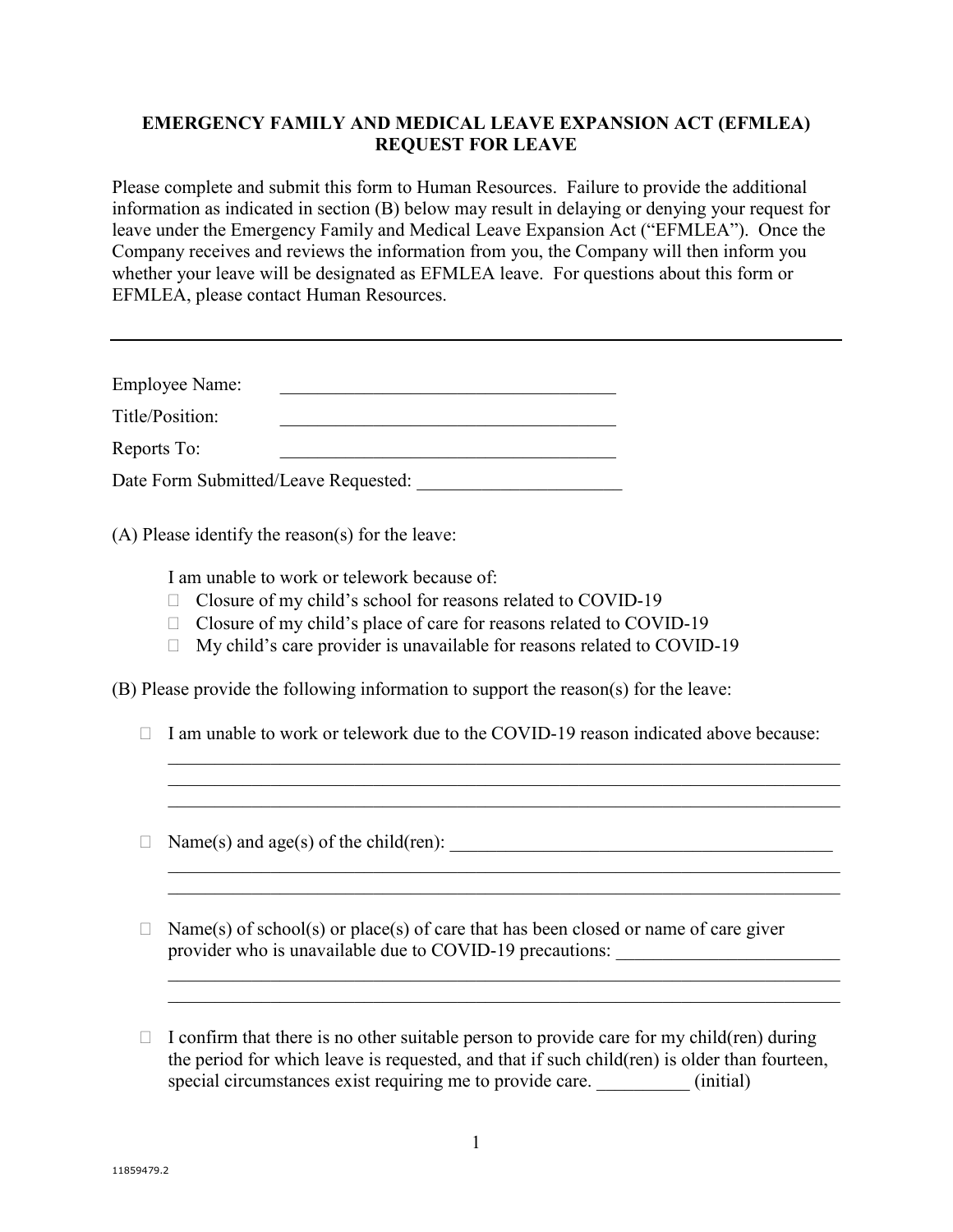(C) Please provide the dates of the requested leave:

Leave to begin on: Leave to end on:

*Note: EFMLEA leave is only available for use from April 1, 2020, through December 31, 2020, and only for a qualifying reason occurring during that period.*

- (D) The first two weeks of EFMLEA leave are unpaid unless you request use of some type of paid leave. Please indicate your choice below.
	- $\Box$  I am also requesting leave under the Emergency Paid Sick Leave Act ("EPSLA") for the reason(s) identified above, which, if approved, will provide pay at 2/3 my regular rate of pay, up to a maximum of \$200 per day for up to the first two weeks.
	- $\Box$  I request to use my available paid time off (e.g., vacation or sick time) under the Company's paid time off policies. If I do not have sufficient paid time off available for the full two weeks, after I have exhausted such paid time off: (choose one)
		- $\Box$  I will take unpaid leave for the remainder of the first two weeks.
		- $\Box$  I will utilize EPSLA leave.
	- $\Box$  I request to take the EFMLEA leave unpaid for up to the first two weeks.

*Note: If you are also requesting to use EPSLA leave during the first two weeks of the EFMLEA leave, please complete and submit an EPSLA leave request form along with this form. Please note that leave under EFMLEA and EPSLA will run concurrently during such period.*

*Note: After the first two weeks of EFMLEA leave, eligible employee are paid at 2/3 their regular rate of pay up to a maximum of \$200 per day for up to 10 weeks of EFMLEA leave*.

(E) Are you requesting intermittent leave?: Yes \_\_\_ No \_\_\_ If yes, please explain the requested intermittent periods of leave under the EFMLEA:

\_\_\_\_\_\_\_\_\_\_\_\_\_\_\_\_\_\_\_\_\_\_\_\_\_\_\_\_\_\_\_\_\_\_\_\_\_\_\_\_\_\_\_\_\_\_\_\_\_\_\_\_\_\_\_\_\_\_\_\_\_\_\_\_\_\_\_\_\_  $\mathcal{L}_\text{G}$  , and the contribution of the contribution of the contribution of the contribution of the contribution of the contribution of the contribution of the contribution of the contribution of the contribution of t

*Note: The Company will determine whether your requested intermittent EFMLEA leave will be allowed.*

\*\*\*

I certify that the information I have provided in this form is accurate. I understand that it is my responsibility to notify Human Resources immediately if there is any change to my leave request above.